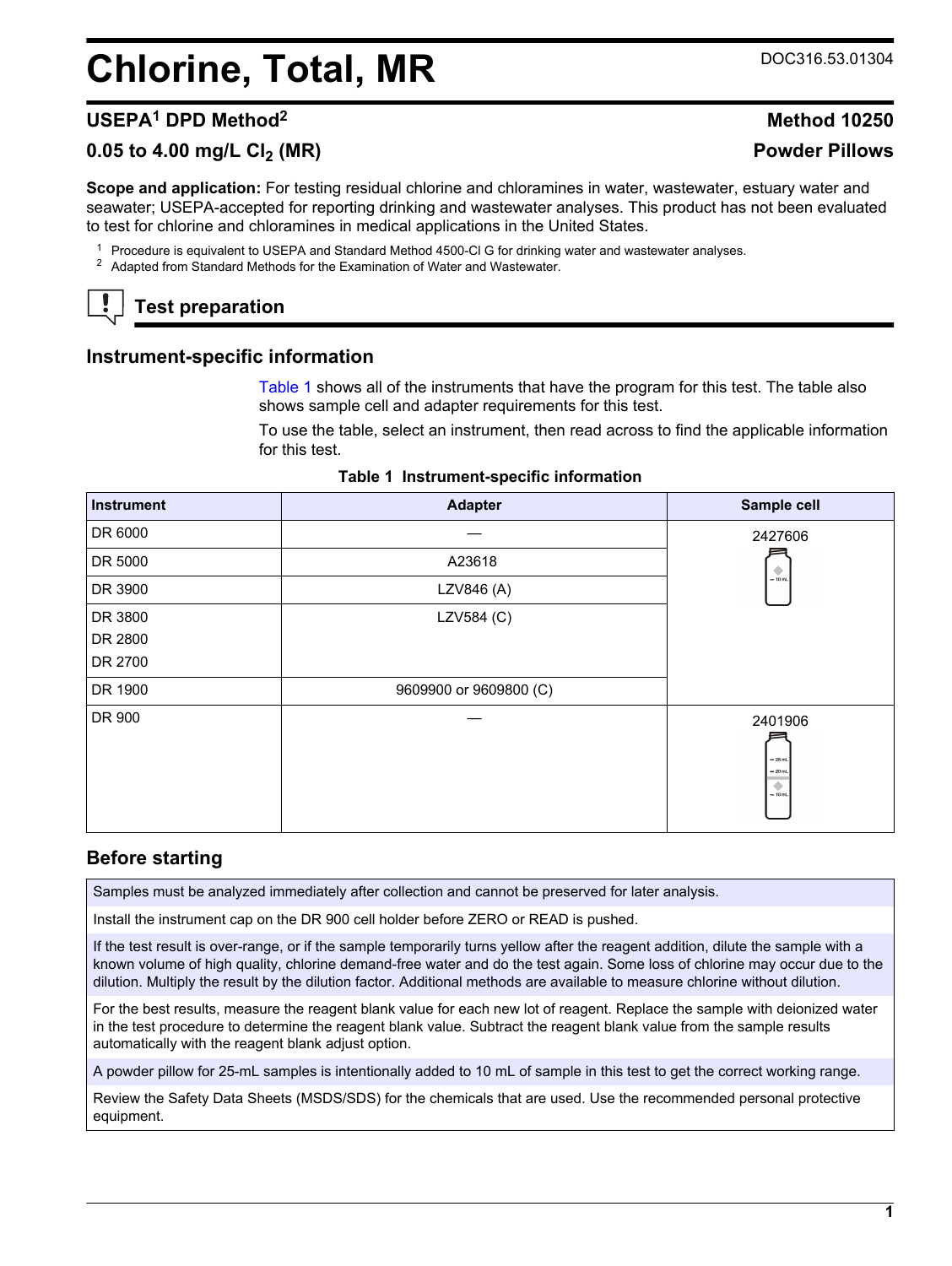Dispose of reacted solutions according to local, state and federal regulations. Refer to the Safety Data Sheets for disposal information for unused reagents. Refer to the environmental, health and safety staff for your facility and/or local regulatory agencies for further disposal information.

For chloramination disinfection control, use one of the available Chloramine (Mono) methods.

Cold waters can cause condensation on the sample cells during color development. Examine the sample cells for condensation before measurements.

Do not use the same sample cells for free and total chlorine. If trace iodide from the total chlorine reagent is carried over into the free chlorine determination, monochloramine will interfere. It is best to use separate, dedicated sample cells for free and total chlorine measurements.

## **Items to collect**

| <b>Description</b>                                                                                                                    | Quantity |
|---------------------------------------------------------------------------------------------------------------------------------------|----------|
| DPD Total Chlorine Reagent powder pillow, 25-mL                                                                                       |          |
| Sample cells (For information about sample cells, adapters or light shields, refer to Instrument-<br>specific information on page 1.) |          |

Refer to [Consumables and replacement items](#page-4-0) on page 5 for order information.

# **Sample collection**

- Analyze the samples immediately. The samples cannot be preserved for later analysis.
- Chlorine is a strong oxidizing agent and is unstable in natural waters. Chlorine reacts quickly with various inorganic compounds and more slowly with organic compounds. Many factors, including reactant concentrations, sunlight, pH, temperature and salinity influence the decomposition of chlorine in water.
- Collect samples in clean glass bottles. Do not use plastic containers because these can have a large chlorine demand.
- Pretreat glass sample containers to remove chlorine demand. Soak the containers in a weak bleach solution (1 mL commercial bleach to 1 liter of deionized water) for at least 1 hour. Rinse fully with deionized or distilled water. If sample containers are rinsed fully with deionized or distilled water after use, only occasional pretreatment is necessary.
- Make sure to get a representative sample. If the sample is taken from a spigot or faucet, let the water flow for at least 5 minutes. Let the container overflow with the sample several times and then put the cap on the sample container so that there is no headspace (air) above the sample.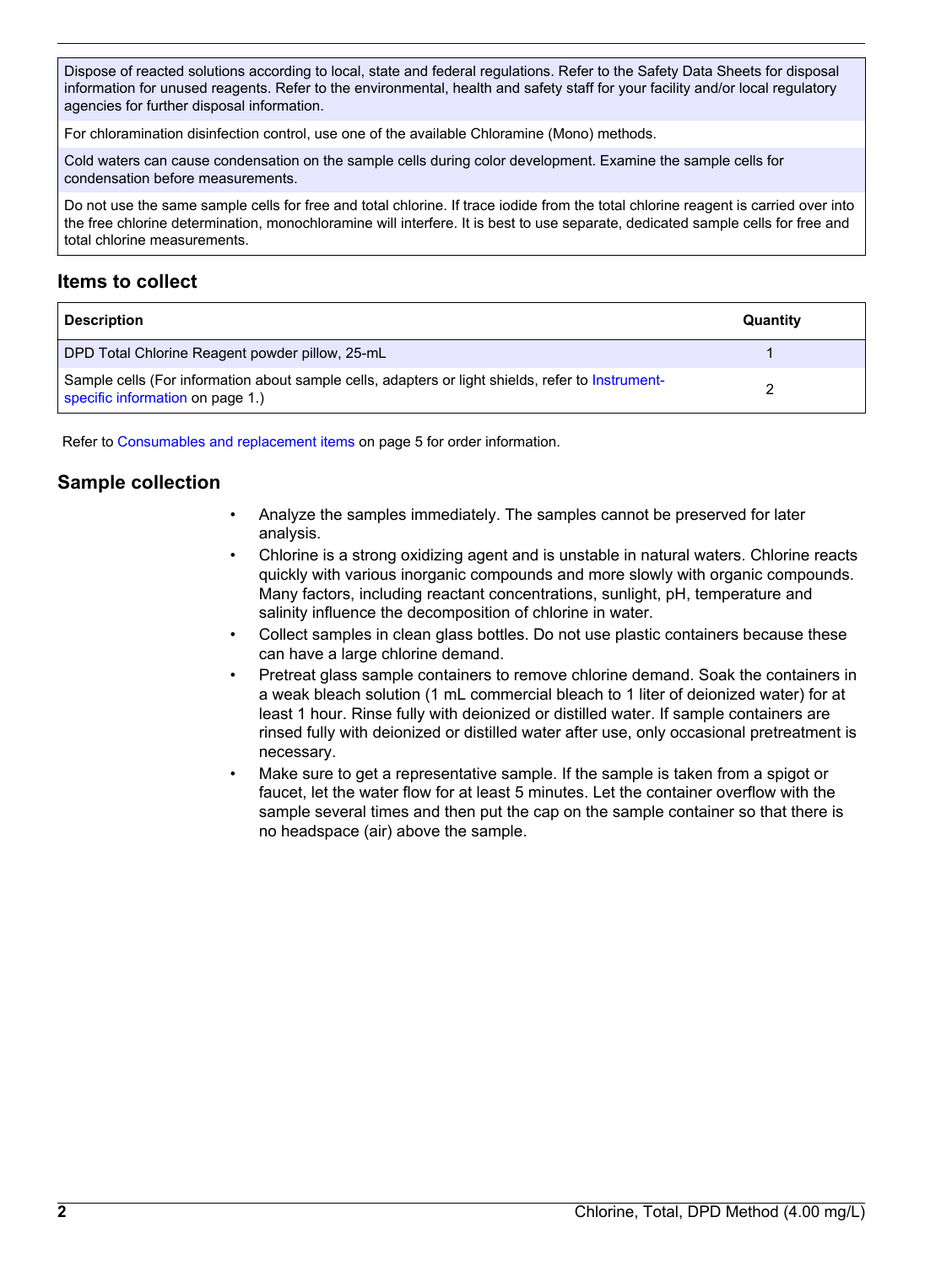## **Powder pillow procedure**



**1.** Start program **87 Chlorine,F&T PP MR**. For information about sample cells, adapters or light shields, refer to [Instrument](#page-0-1)[specific information](#page-0-1) on page 1.

*Note: Although the program name can be different between instruments, the program number does not change.*



**2. Prepare the sample:** Fill a sample cell with 10 mL of sample.



**3.** Add the contents of one DPD Total Chlorine Reagent Powder Pillow (for 25-mL samples).



**4.** Put the stopper on the sample cell. Invert the sample cell for 20 seconds. It is not necessary for all of the reagent to dissolve.



**5.** Start the instrument timer. A 3-minute reaction time starts.

Do the next four steps during the timer period.



**6. Prepare the blank:** Fill a second sample cell with 10 mL of sample.



**7.** Clean the blank sample cell.



**8.** Insert the blank into the cell holder.



**9.** Push **ZERO**. The display shows  $0.00$  mg/L  $Cl<sub>2</sub>$ .



**10.** Clean the prepared sample cell.



**11.** Within 3 minutes after the timer expires, insert the prepared sample into the cell holder.



**12.** Push **READ**. Results show in mg/L  $Cl<sub>2</sub>$ .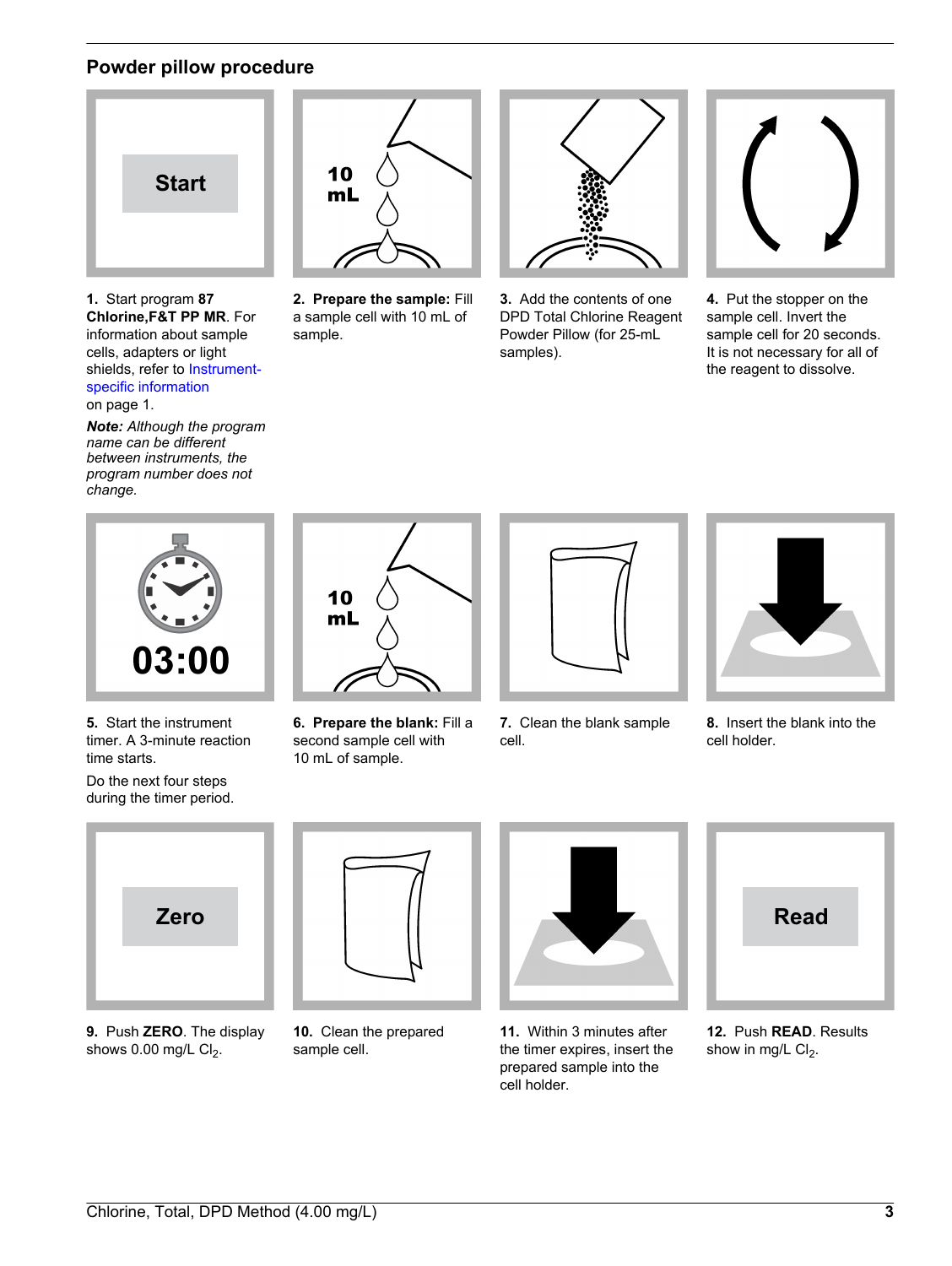#### **Interferences**

| Interfering substance                                                               | Interference level                                                                                                                                                                                                                                                                                                                                                                                                                             |  |
|-------------------------------------------------------------------------------------|------------------------------------------------------------------------------------------------------------------------------------------------------------------------------------------------------------------------------------------------------------------------------------------------------------------------------------------------------------------------------------------------------------------------------------------------|--|
| Acidity                                                                             | More than 150 mg/L CaCO <sub>3</sub> . The full color may not develop or the color may fade instantly. Adjust<br>to pH 6-7 with 1 N Sodium Hydroxide. Measure the amount to add on a separate sample aliquot,<br>then add the same amount to the sample that is tested. Correct the test result for the dilution from<br>the volume addition.                                                                                                  |  |
| Alkalinity                                                                          | More than 250 mg/L CaCO <sub>3</sub> . The full color may not develop or the color may fade instantly. Adjust<br>to pH 6-7 with 1 N Sulfuric Acid. Measure the amount to add on a separate sample aliquot, then<br>add the same amount to the sample that is tested. Correct the test result for the dilution from the<br>volume addition.                                                                                                     |  |
| Bromine, Br <sub>2</sub>                                                            | Positive interference at all levels                                                                                                                                                                                                                                                                                                                                                                                                            |  |
| Chlorine Dioxide, CIO <sub>2</sub>                                                  | Positive interference at all levels                                                                                                                                                                                                                                                                                                                                                                                                            |  |
| Inorganic chloramines                                                               | Positive interference at all levels                                                                                                                                                                                                                                                                                                                                                                                                            |  |
| Chloramines, organic                                                                | May interfere                                                                                                                                                                                                                                                                                                                                                                                                                                  |  |
| <b>Hardness</b>                                                                     | No effect at less than 1000 mg/L as CaCO <sub>3</sub>                                                                                                                                                                                                                                                                                                                                                                                          |  |
| Manganese, Oxidized<br>$(Mn^{4+}, Mn^{7+})$ or<br>Chromium, Oxidized<br>$(Cr^{6+})$ | Pre-treat the sample as follows:<br>Adjust the sample pH to 6-7.<br>1.<br>Add 3 drops of Potassium lodide (30-g/L) to 10 mL of sample.<br>2.<br>Mix and wait 1 minute.<br>3.<br>Add 3 drops of Sodium Arsenite (5-g/L) and mix.<br>4.<br>Use the test procedure to measure the concentration of the treated sample.<br>5.<br>Subtract this result from the result without the treatment to obtain the correct chlorine<br>6.<br>concentration. |  |
| Ozone                                                                               | Positive interference at all levels                                                                                                                                                                                                                                                                                                                                                                                                            |  |
| Peroxides                                                                           | May interfere                                                                                                                                                                                                                                                                                                                                                                                                                                  |  |
| Highly buffered samples<br>or extreme sample pH                                     | Can prevent the correct pH adjustment of the sample by the reagents. Sample pre-treatment may<br>be necessary. Adjust to pH 6-7 with acid (Sulfuric Acid, 1.000 N) or base (Sodium Hydroxide,<br>$1.00 N$ ).                                                                                                                                                                                                                                   |  |

# **Accuracy check**

#### **Standard additions method (sample spike)**

Use the standard additions method (for applicable instruments) to validate the test procedure, reagents and instrument and to find if there is an interference in the sample. Items to collect:

- Chlorine Standard Solution, 2-mL PourRite® Ampule, 25–30 mg/L or 50–75 mg/L (use mg/L on label)
- Ampule breaker
- Pipet, TenSette®, 0.1–1.0 mL and tips
- **1.** Use the test procedure to measure the concentration of the sample, then keep the (unspiked) sample in the instrument.
- **2.** Go to the Standard Additions option in the instrument menu.
- **3.** Select the values for standard concentration, sample volume and spike volumes.
- **4.** Open the standard solution.
- **5.** Prepare three spiked samples: use the TenSette pipet to add 0.1 mL, 0.2 mL and 0.3 mL of the standard solution, respectively, to three 10-mL portions of fresh sample. Mix well.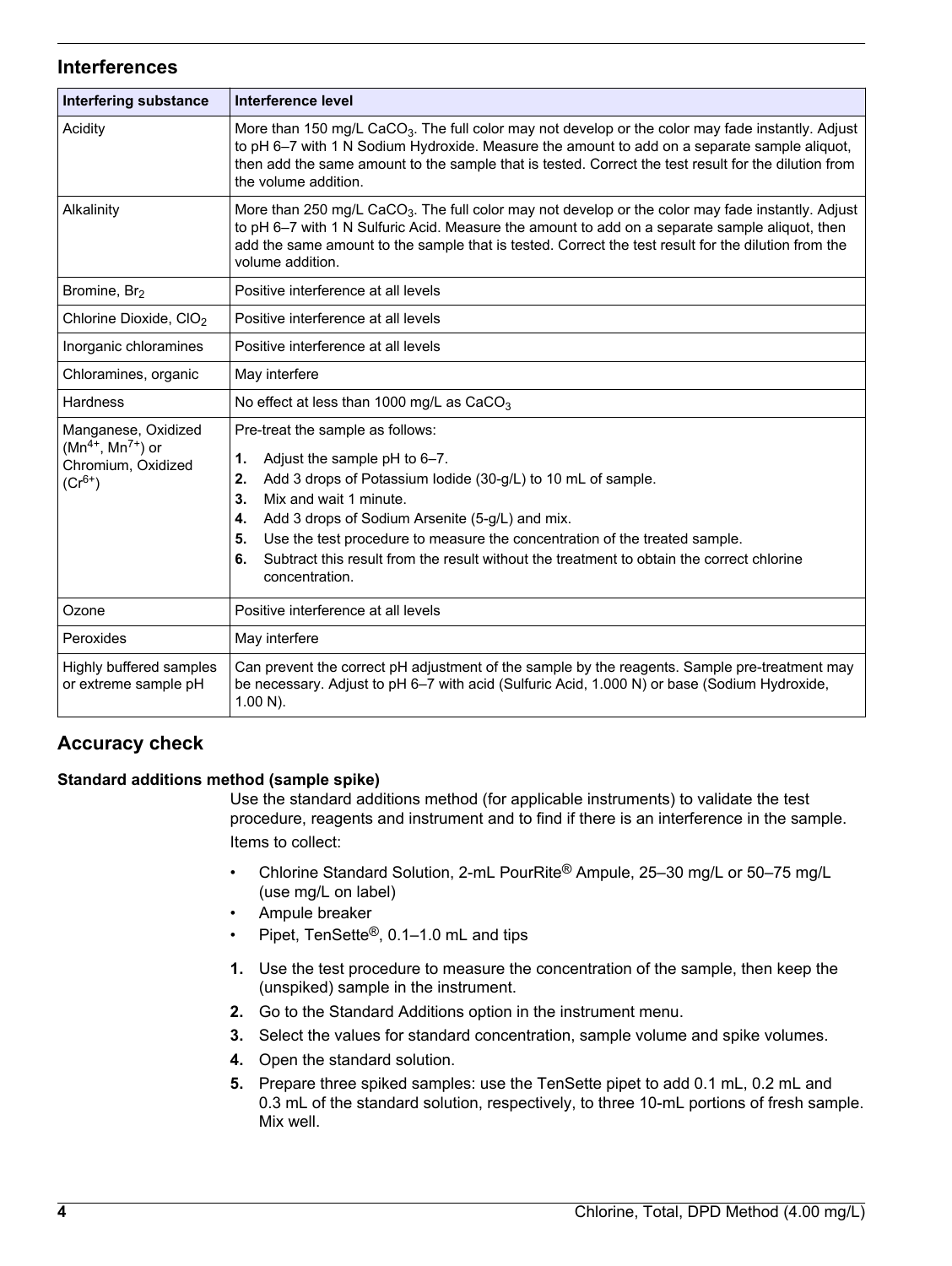- **6.** Use the test procedure to measure the concentration of each of the spiked samples. Start with the smallest sample spike. Measure each of the spiked samples in the instrument.
- **7.** Select **Graph** to compare the expected results to the actual results.

*Note: If the actual results are significantly different from the expected results, make sure that the sample volumes and sample spikes are measured accurately. The sample volumes and sample spikes that are used should agree with the selections in the standard additions menu. If the results are not within acceptable limits, the sample may contain an interference.*

#### **Verification of on-line analyzers**

This procedure can be used to meet the requirements of USEPA Method 334.0 - Determination of Residual Chlorine in Drinking Water Using an On-line Chlorine Analyzer. The procedure and requirements for compliance with EPA Method 334.0 can be downloaded directly from [http://www.hach.com/method334.](http://www.hach.com/method334)

#### **Method performance**

The method performance data that follows was derived from laboratory tests that were measured on a spectrophotometer during ideal test conditions. Users can get different results under different test conditions.

| <b>Program</b> | <b>Standard</b> | Precision (95% confidence interval) | <b>Sensitivity</b><br>Concentration change per 0.010 Abs change |
|----------------|-----------------|-------------------------------------|-----------------------------------------------------------------|
| 87             | 2.10 mg/L $Cl2$ | 2.07-2.13 mg/L $Cl2$                | $0.02$ mg/L Cl <sub>2</sub>                                     |

## **Summary of method**

Chlorine can be present in water as free chlorine and as combined chlorine. Both forms can exist in the same water and be determined together as total chlorine. Free chlorine is present as hypochlorous acid and/or hypochlorite ion. Combined chlorine exists as monochloramine, dichloramine, nitrogen trichloride and other chloro derivatives. The combined chlorine oxidizes iodide in the reagent to iodine. The iodine and free chlorine react with DPD (N,N-diethyl-p-phenylenediamine) to form a pink color which is proportional to the total chlorine concentration.

To find the concentration of combined chlorine, run a free chlorine test and a total chlorine test. Subtract the results of the free chlorine test from the total chlorine test to obtain the combined chlorine concentration. The measurement wavelength is 530 nm for spectrophotometers or 520 nm for colorimeters.

#### **Consumables and replacement items**

#### **Required reagents**

| <b>Description</b>                              | <b>Quantity/test</b> | Unit          | Item no. |
|-------------------------------------------------|----------------------|---------------|----------|
| DPD Total Chlorine Reagent Powder Pillow, 25-mL |                      | $100$ /p $ka$ | 1406499  |

#### **Recommended standards and apparatus**

<span id="page-4-0"></span>

| <b>Description</b>                                                         | Unit      | ltem no. |
|----------------------------------------------------------------------------|-----------|----------|
| Chlorine Standard Solution, 2-mL PourRite® Ampules, 25-30 mg/L             | $20$ /pkq | 2630020  |
| Chlorine Standard Solution, 2-mL PourRite® Ampules, 50-75 mg/L             | 20/pkg    | 1426820  |
| Chlorine Standard Solution, 10-mL Voluette <sup>®</sup> Ampule, 50-75 mg/L | $16$ /pkg | 1426810  |
| Ampule Breaker, 10-mL Voluette <sup>®</sup> Ampules                        | each      | 2196800  |
| PourRite <sup>®</sup> Ampule Breaker, 2-mL                                 | each      | 2484600  |